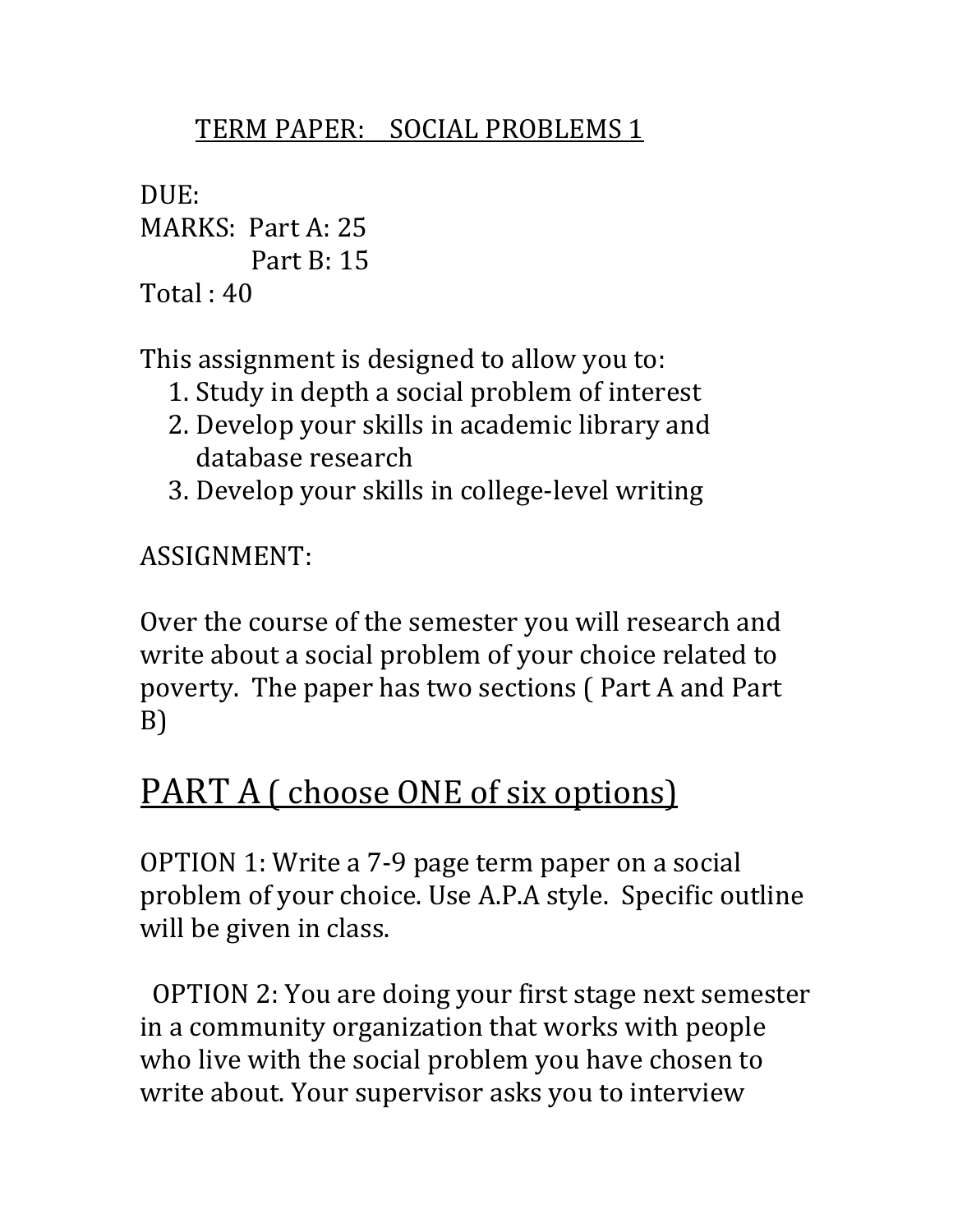people with that problem to find out how their agency can better serve them and meet their needs. Research your social problem by looking at the recent literature to find out what programs, services exist and what issues pertain to your topic. (Appendix A will give requirements) You may also collect original data; for example interviewing someone who is associated with your social problem (ie. a sufferer, a family member, a worker in a community organization, etc..)

OPTION 3: You will become the expert about your social problem among your peers this semester. Create a digital 'class' in which you teach your peers about the social problem you have researched. Cover the nature of the social problem, its history, its programs and services serving people with it. Imagine that some of your peers are interested and want to learn more about this social problem. Others believe that those people with your social problem are to blame and should not be helped. Convince them otherwise.

OPTION 4: Choose a social problem that you have personal experience with. For example, one that either you or someone you know has direct experience with it. Write a narrative (a story) about your relationship to this social problem. When did it start, how did it effect you or someone you know What did you (they) learn, how did they handle it etc. Find five or six sources related to this social problem, and speak to this research – does your own experience back its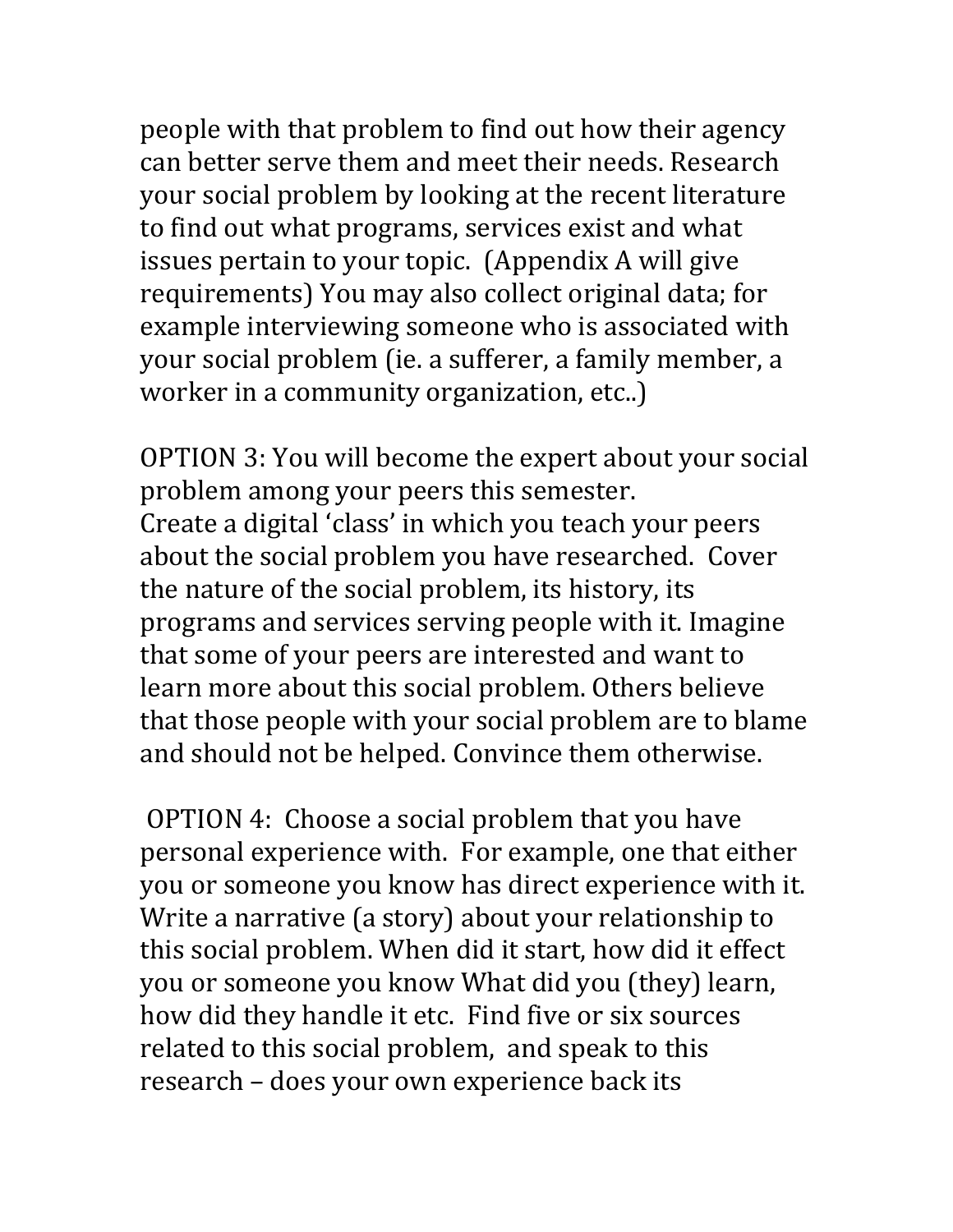conclusions? Refute them? Explore how your personal knowledge will help your future clients struggling with the same social problem and how you would change things for them if you could.

Option 5: Identify an ethical dilemma associated with your social problems: eg. prostitution should/ should not be legalized. Research BOTH sides of the dilemma: (minimum of three articles for EACH side). Write two mini-papers: one arguing in favor (FOR ) and one arguing the other side (AGAINST).

OPTION 6: Use video and music to create a Public Service Announcement warning people of the dangers of the social problem you have picked (eg. alcohol, violence in dating, untreated mental illness etc.) research your topic and write a 3-4 page paper highlighting what societal attitudes are towards your problem and who is at risk from its harmful effects.

## PART B: THIS SECTION OF THE PAPER IS MANDATORY FOR EVERYONE AND IS DUE ONE WEEK AFTER PART A

 Write a letter to a person who is affected by the social problem you have chosen to research. It can be an individual, a family member, a worker in an agency or a governmental department providing funds to help alleviate the problem. In your letter summarize what you have learned about this social problem through